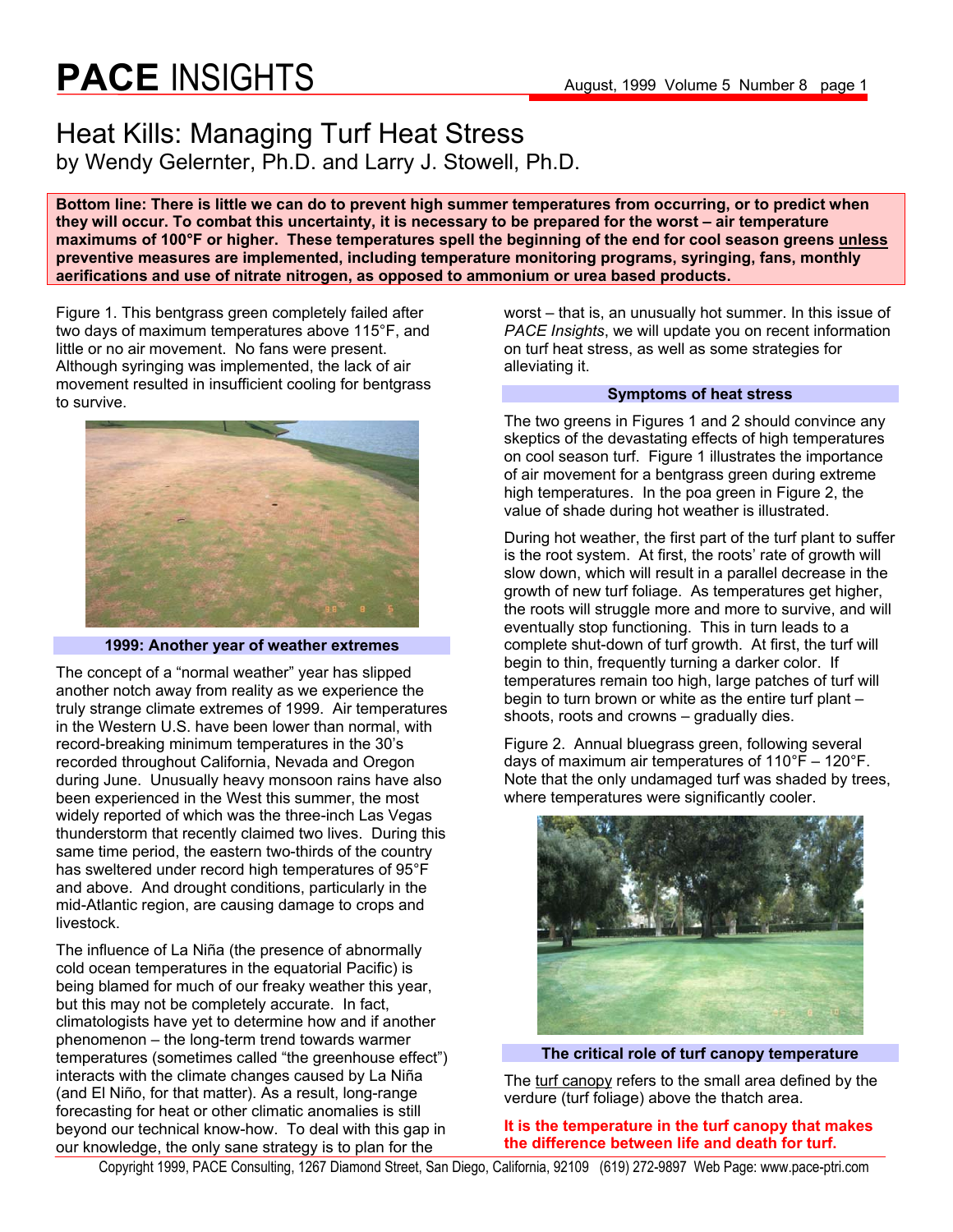The canopy temperature at which irreversible turf damage occurs – the **thermal death point** – varies from one turf variety to the next. Based on our field research and observations, we have been able to come up with some rough estimates for these values. For *Poa annua*, canopy temperatures of 115°F for two hours or more will result in death. For bentgrass (which is a bit more heat tolerant), a canopy temperature of 120°F for two hours will result in turf death. It is important to realize that even lower canopy temperatures can cause problems if they persist for longer than two hours. In other words, four hours at a canopy temperature of 110°F might

cause the same damage as two hours at 115°F.

#### **Measuring turf canopy temperatures**

The most reliable way to measure turf canopy temperatures is with a bead thermocouple that is hooked up to a digital thermometer (see description below). This is a relatively easy procedure, but it is not yet widely used. There are several more popular, but less accurate ways to measure canopy temperatures as well, including the use of air temperatures or soil temperatures. The plusses and minuses of these two indirect approaches are discussed below.

The relationship of air temperature to canopy temperature: We frequently assume that air temperature is a good indicator of turf canopy temperature, but this is not always the case. While turf canopy temperatures generally run 10-15°F higher than the air temperature during the peak heat of summer, this rule of thumb can be very misleading. This is because other factors such as relative humidity, soil moisture, wind speed, and even compaction can affect turf canopy temperature. It is for this reason that on any given golf course, some greens will fail during hot weather, while others will not. For example, turf canopy temperatures may reach the plant's thermal death point on greens that are surrounded by trees, or are situated in a low spot where air movement is low. At the same time, on other greens with better air movement (wind speeds that sometimes go above 4 mph) the turf will look fine, despite high air temperatures.

There are therefore risks to using air temperature as your only indicator of turf canopy temperature. Most importantly, greens with poor air movement, that are stressed due to drought or other factors (high salts, low fertility, etc.) or that are compacted may fail even when air temperatures are only in the low 90s. This is because these other factors have the effect of raising turf canopy temperatures significantly -- more than the 10-15°F rule of thumb guide given above. In these situations, using air temperature as the only indicator of turf canopy temperature would convince us that turf canopy temperatures were low enough, and that everything was fine -- even when it wasn't. The result? Dead greens.

The relationship of soil temperature to canopy temperature: Measuring soil temperatures as an indicator of turf canopy temperature can likewise be misleading. This is because soil temperatures tend to increase very slowly, while turf canopy temperatures can change quite rapidly. Therefore, relying on soil temperatures would likely give you a rosier picture (more stable, lower temperatures) than actually exists within the turf canopy.

#### **Equipment for monitoring canopy temperatures**

If you have suffered from heat related stress problems in the past, we strongly suggest that you enhance your management program by including a monitoring program for turf canopy temperatures and wind speeds during the summer months. These are relatively easy procedures that require a small financial investment (\$200-\$300), but can provide gratifying returns. The equipment that you'll need is described below.

Bead thermocouple: The small size of this thermocouple allows more accurate readings of actual turf canopy temperatures. Larger probes that are good for measuring soil or air temperatures may change the temperature in the small area you want to measure and/or measure temperature in the wrong spot. Two pieces of equipment are required: a digital thermometer (Thermometer mini-K, Grainger part # 1M934: \$79) and a bead thermocouple (Grainger part # 1T322: \$13.20). Grainger's can be reached via their web page (www.grainger.com) or by obtaining their local warehouse number from your phone company information service.

Turbometer: This piece of equipment (available from Ben Meadows [800-241-6401] part 110958, \$123.95) is used to measure wind speed. Use it to identify or confirm those greens with the poorest air movement by measuring wind speeds at one or more specified times of day during the course of the summer.

#### **A temperature monitoring program**

- 1. Select a minimum of three greens where you will do the bulk of your turf canopy monitoring. Your best bet is usually to choose those greens that have failed in the past during hot weather.
- 2. Begin turf canopy temperature monitoring when maximum air temperatures for the day reach 85°F. Monitor and record turf canopy temperatures every day that the maximum air temperatures reaches 85°F or higher.
- 3. To measure turf canopy temperatures, make measurements during the hottest part of the day (usually around 2:00 pm in most areas). Place the bead in the area between the base of the foliage and the top of the thatch layer. Allow a few moments for the thermometer to equilibrate, and for the reading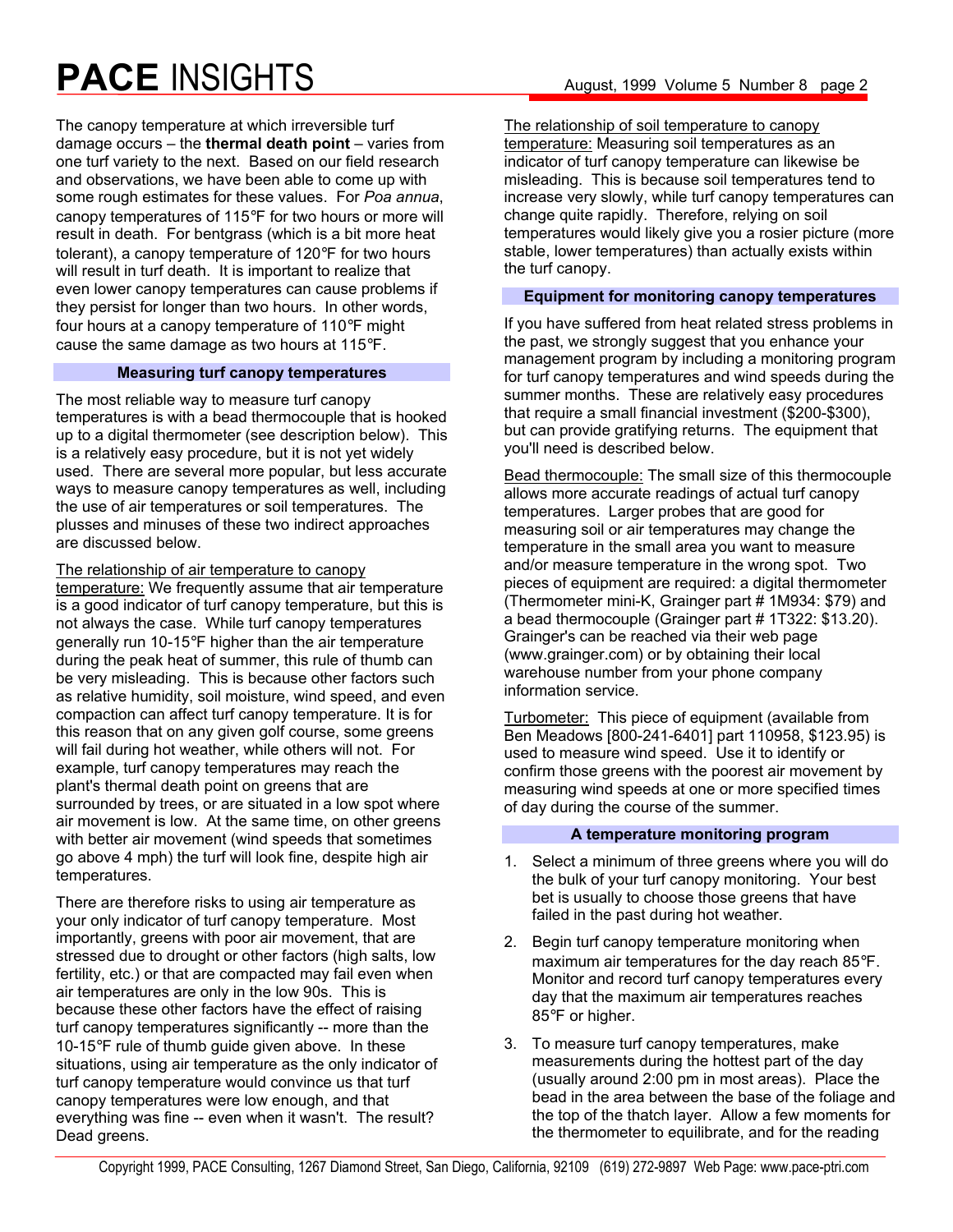to remain stable. Record the readings in a hardbound notebook, with a ballpoint pen, so that your records remain legible for years to come.

- 4. Begin preventive cooling programs (see below) when turf canopy temperatures reach 100°F for poa, or 105°F for bentgrass (Figure 3).
- 5. If you are unable to regularly monitor turf canopy temperatures, monitoring air temperatures is a distant second choice, but still much better than not monitoring at all. Preventive cooling programs should be initiated when air temperatures reach 90°F in most cases, but you need to remain aware of the weaknesses of relying completely on air temperature, as described above.
- 6. A quick test for turf canopy temperatures, in the event a bead thermocouple isn't available, is to place the flat of the palm of your hand on the turf surface. If the surface feels warm, the canopy temperature is probably above 98°F (your body temperature) and therefore close to, or within the danger zone of 100°F - 105°F.

Figure 3. Critical air and turf canopy temperatures (°F) for managing heat stress on cool season turf.



#### **PREVENTION: Cooling programs**

Preventive cooling strategies that lower the temperatures in the turf canopy must be taken **before**  the critical canopy temperatures of 115 – 120°F are reached. Based on our observations, preventive actions should be taken when air temperatures reach about 90°F, or when turf canopy temperatures reach 100°F (for poa) or 105°F (for bentgrass), as illustrated in Figure 3. These are rough numbers, empirically developed, and need much refinement, but should help provide some guidelines until more data is available. Your preventive cooling program should include one or more of the following components:

Fans and blowers (Figures 4 and 5): In hot weather areas of the country such as Palm Springs, fans are relatively common and reliable tools for reducing turf canopy temperatures, but they are relatively unknown

elsewhere. They are particularly useful on greens with low air movement and/or greens that don't drain well. In these situations, fans have been observed to decrease turf canopy temperatures by 10°F or more when they are situated correctly (two to four fans are usually required per green, depending on the size, conformation and surrounding areas of the green). Although fans are a large investment, they should be considered for golf courses where heat stress has resulted in greens failures on a regular basis. A variety of commonly used fans are available from Patterson Fan (Blythewood, SC 800-768-3985) and other suppliers. If you are located in an area where temperatures get into the dangerous zone only occasionally, or if your greens are not wired for electricity, or if you budget simply won't withstand the purchase of fans, you may want to consider the use of leaf blowers, or tractor mounted blowers as a stopgap measure. While these measures are not practical (from a time and labor efficiency standpoint) when used on a regular basis, they can simulate the effects of fans in hot spots on the golf course during the occasional hot spell.

Figure 4. August 5, 1998. Death of the turf in this bentgrass nursery followed several days where maximum temperatures were 115°F or more. There were no fans at this location on the golf course.



Figure 5. August 5, 1998. The use of fans on the same golf course, with the same bentgrass variety, on the same date as pictured in Figure 4, resulted in good turf survival, despite the high air temperatures.



Copyright 1999, PACE Consulting, 1267 Diamond Street, San Diego, California, 92109 (619) 272-9897 Web Page: www.pace-ptri.com